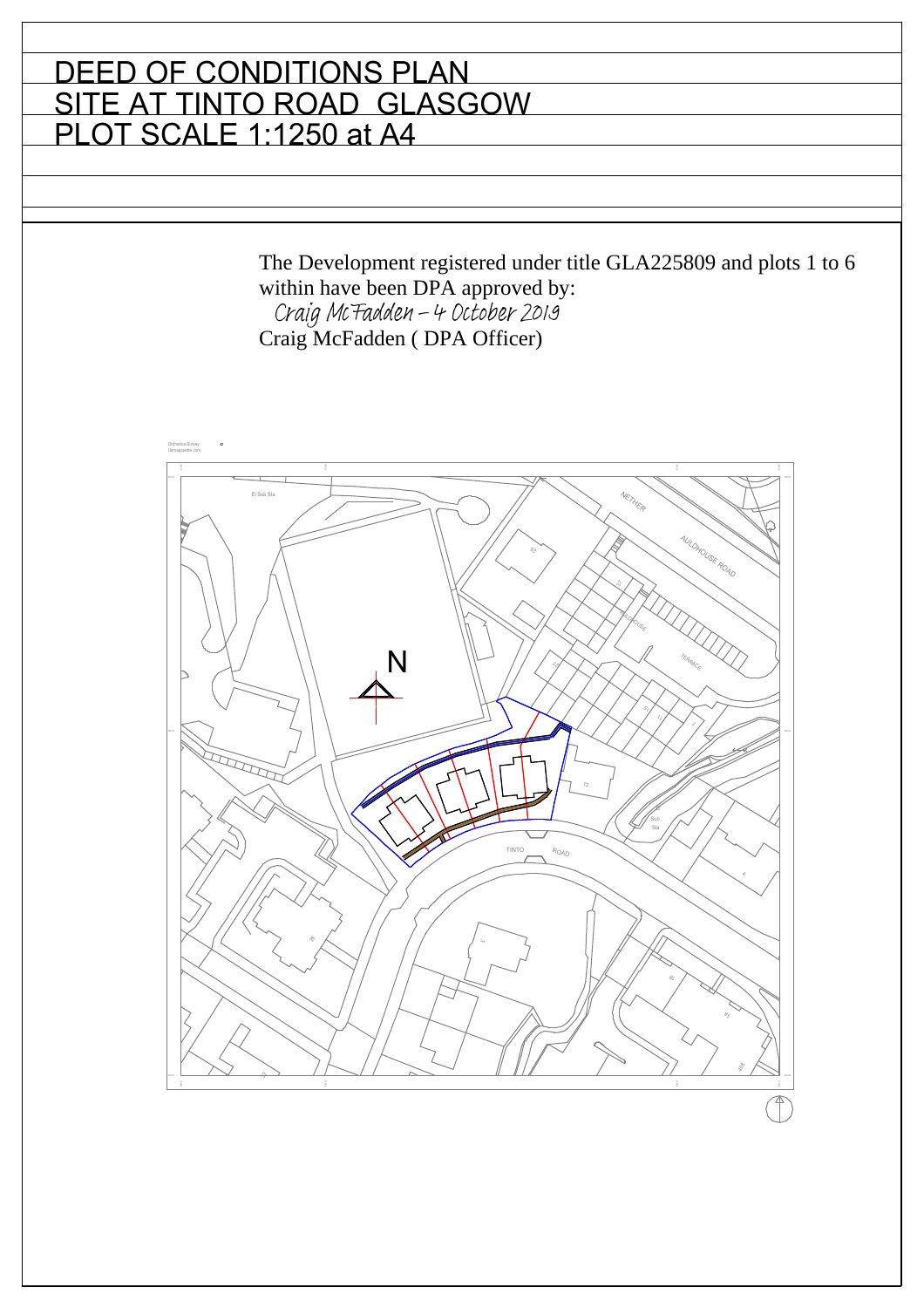

 $\hat{\mathcal{L}}$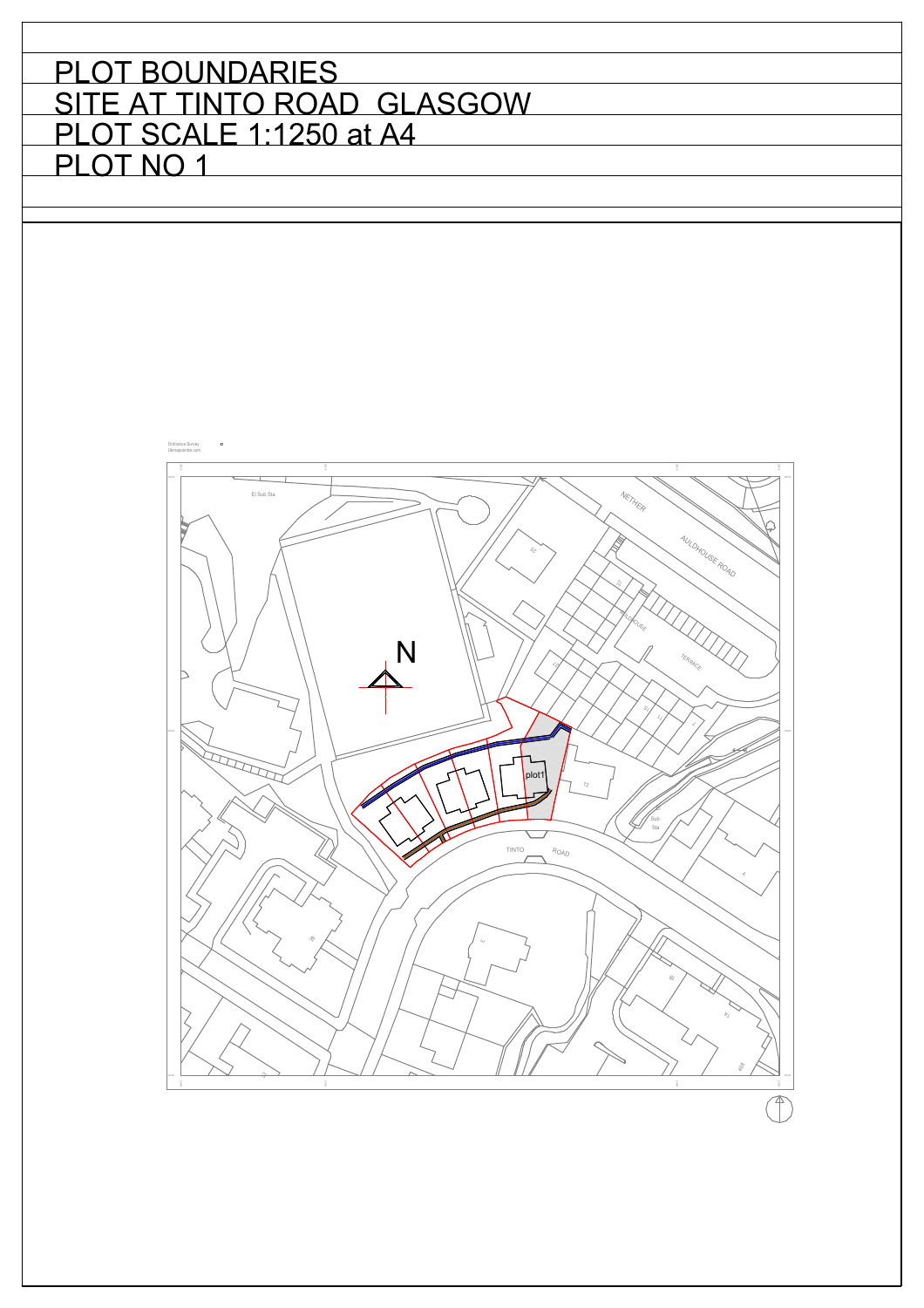

 $\overline{\mathcal{F}}$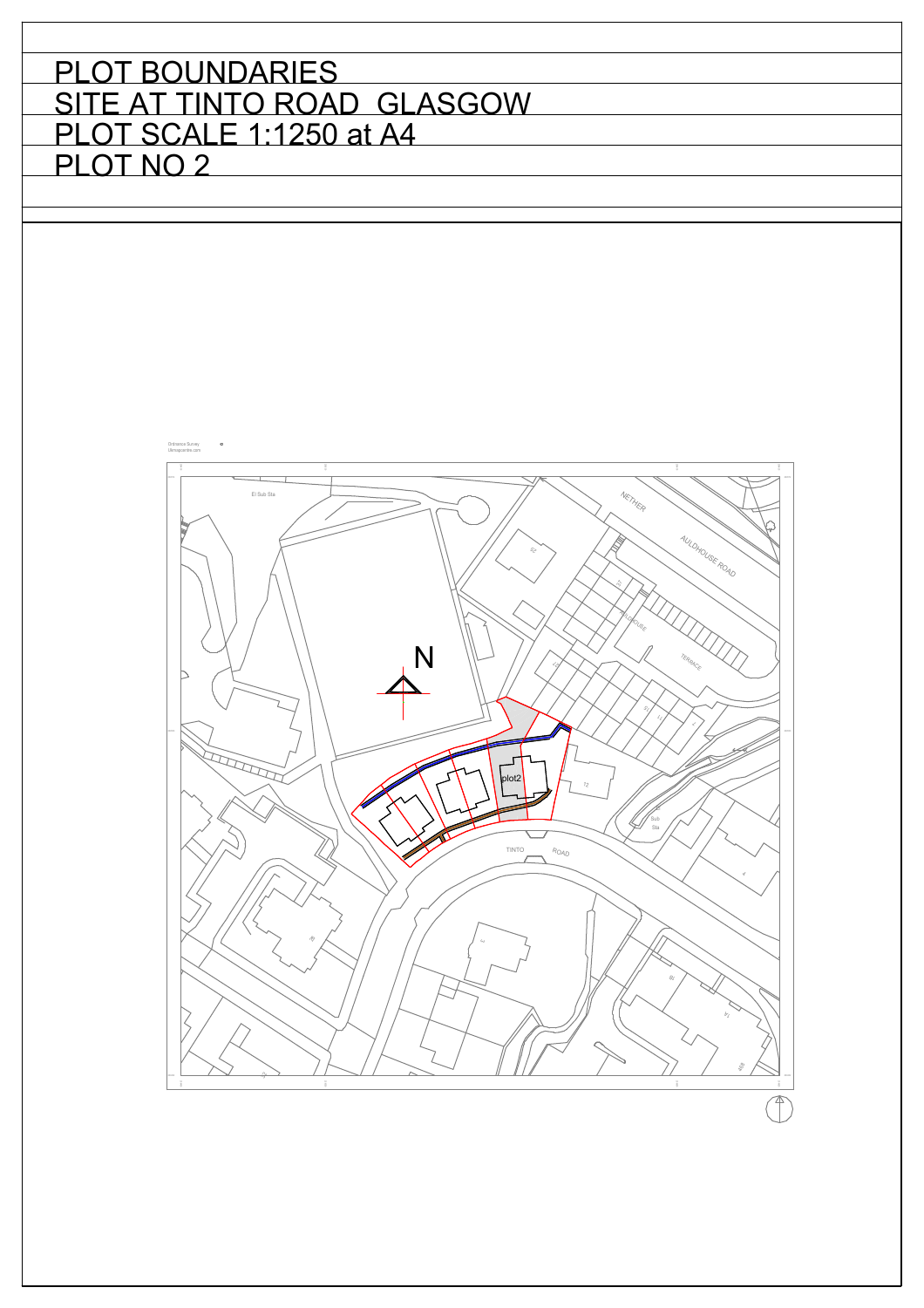

 $\overline{\mathcal{F}}$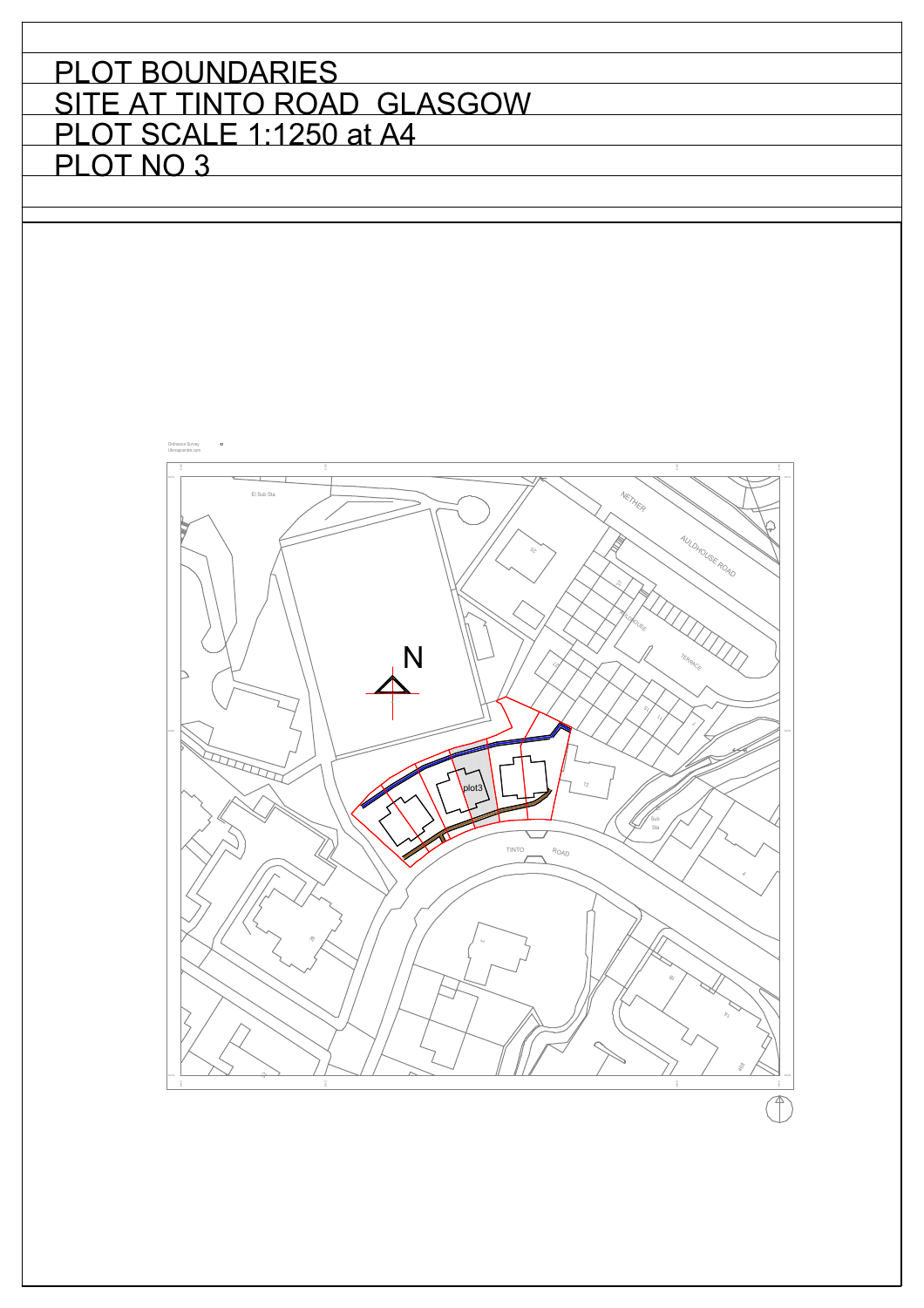

 $\hat{\mathcal{L}}$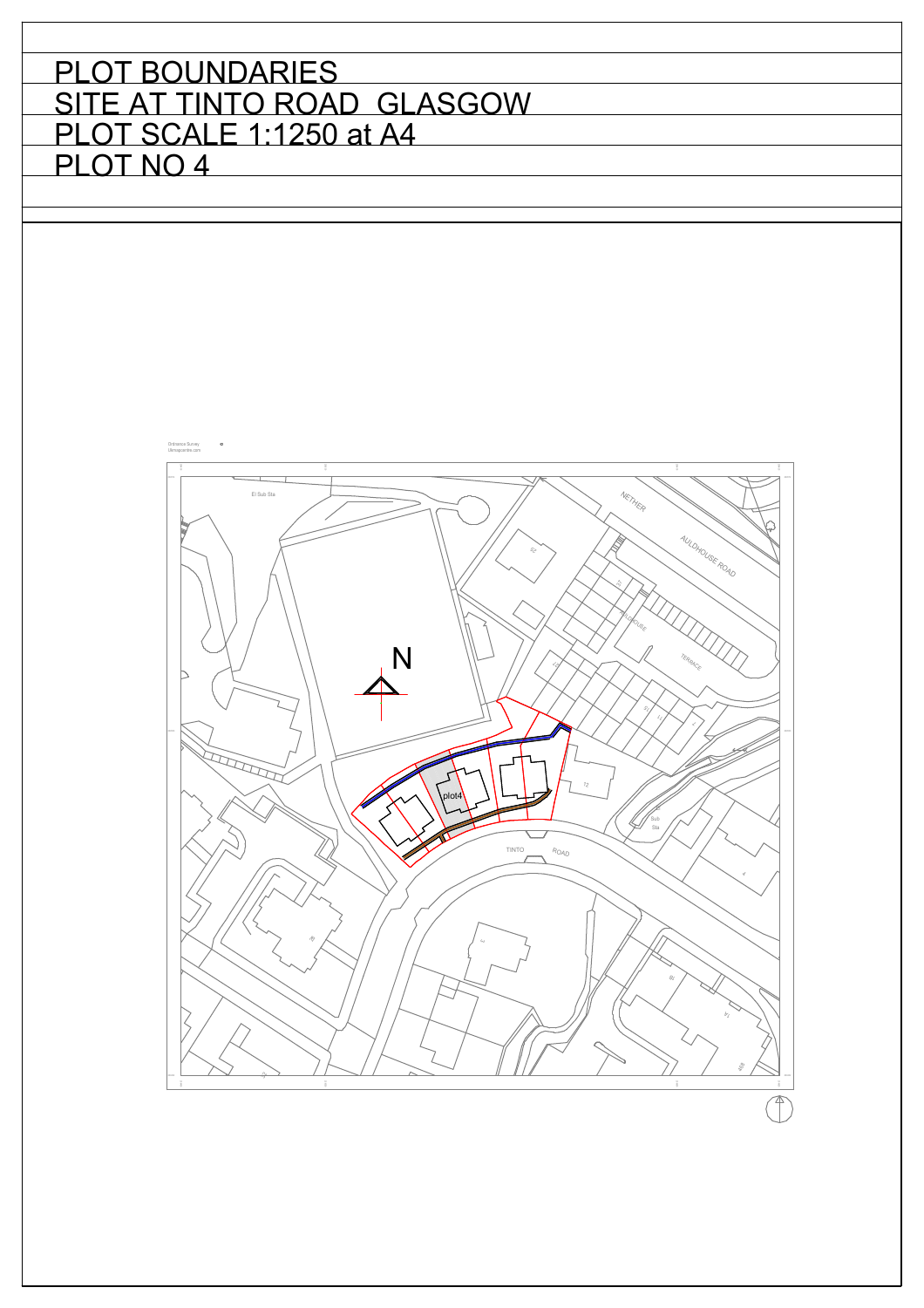

 $\hat{\mathcal{L}}$